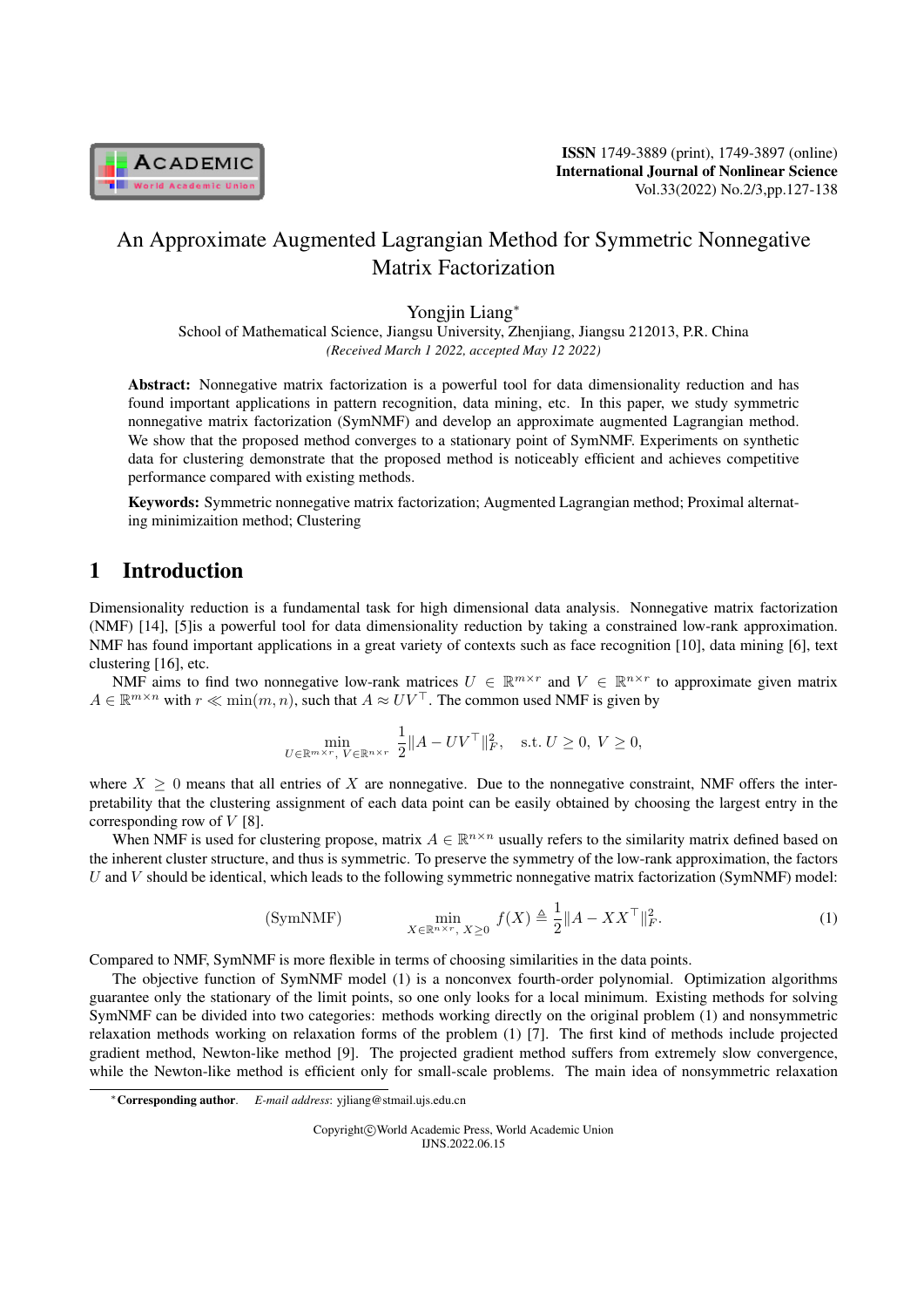methods [12, 19] is to relax the symmetry requirement  $A \approx XX^\top$  by  $A \approx XY^\top$  and enforce  $X = Y$  gradually. A common nonsymmetric relaxation is of the form

$$
\min_{X,Y \in \mathbb{R}^{n \times r}, X,Y \ge 0} \frac{1}{2} \|A - XY^{\top}\|_{F}^{2} + \frac{\rho}{2} \|X - Y\|_{F}^{2},\tag{2}
$$

where  $\rho > 0$  is a penalty parameter to control the violation of the symmetry. The alternating algorithm is widely used for solving the above problem, which leads to two nonnegative least square (NLS) subproblems with respect to variables *X* and *Y* , respectively. Many nonsymmetric relaxations follow this scheme, such as SymANLS [19] and SymHALS [19]. Zhu et al. [19] proved that when  $\rho$  is greater than a certain threshold, any critical point of (2) matching a critical point of SymNMF. In [12], authors proved that the Karush-Kuhn-Tucker (KKT) points of SymNMF and the KKT points of the following problem

$$
\min_{Y \in \mathbb{R}_+^{n \times r}} \frac{1}{2} \|A - XY^\top\|_F^2 \quad \text{s.t. } X = Y, \ \|Y_{i,:}\|_2^2 \le \hat{\tau}, \quad i = 1, \cdots, n,
$$
\n(3)

have a one-to-one correspondence when the penalty parameter which defined in the algorithm is greater than a certain threshold, where  $Y_{i,j}$  denotes the *i*-th row of  $Y, \hat{\tau} > 0$  is some given constant associated with *A*. Then a nonconvex splitting method (NS-SNMF) is proposed to solve (3).

In this paper, we focus on SymNMF and address it by an approximate augmented Lagrangian method (AALM). The augmented Lagrangian (AL) method (or its variant) is a good candidate for solving constrained nonlinear programming problems and has been well-studied in literatures [1, 13, 18]. Notice that Problem (1) can be rewritten as

$$
\min_{X,Y} \frac{1}{2} \|A - XY^{\top}\|_{F}^{2} + \delta_{\mathbb{R}_{+}^{n \times r}}(Y), \quad \text{s.t. } X - Y = 0,
$$
\n(4)

where  $\mathbb{R}^{n \times r}_+$  denotes the set of all *n*-by-*r* nonnegative matrices and  $\delta_{\mathbb{R}^{n \times r}_+}(\cdot)$  denotes the indictor function on  $\mathbb{R}^{n \times r}_+$ , i.e.,  $\delta_{\mathbb{R}^{n\times r}_+}(X)=0$  if  $X\in\mathbb{R}^{n\times r}_+$ , otherwise,  $\delta_{\mathbb{R}^{n\times r}_+}(X)=+\infty$ . Denote  $W=[X^\top, Y^\top]^\top\in\mathbb{R}^{2n\times r}, B=[I_n, 0_n]\in\mathbb{R}^{n\times 2n}$ and  $C = [0_n, I_n] \in \mathbb{R}^{n \times 2n}$ . Notice that  $\delta_{\mathbb{R}^{n \times r}_+}$  is an extended real valued function and the subdifferential of  $\delta_{\mathbb{R}^{n \times r}_+}$ , which defined by  $\partial \delta(X) \triangleq \{Z \mid 0 \ge \langle Z, Y - X \rangle, \forall Y\}$  is unbounded. The convergence proof gaven in [13] cannot be directly applied to SymNMF. In this paper, we will show that the limit point indeed is a stationary point of SymNMF and discuss details of solving the involved subproblems by the proximal alternating minimization (PAM) method [2] to the variable (*X⊤, Y <sup>⊤</sup>*) and prove that the sequence generated by the PAM method is indeed convergence to the critical point of the AL subproblem.

We use the following notations in this paper: 1)  $X \ge 0$  means all  $X_{i,j} \ge 0$ . We use  $\Pi_+[Z] = \arg \min_{X \ge 0} \|X - Z\|_F^2$ to denote the orthogonal projection of Z onto  $\mathbb{R}^{n \times r}_{+}$ ; 2)  $||X||_{\infty} = \max_{i,j} { |X_{i,j}| }$ ; 3)  $\mathcal{S}^{n}_{+}$  denotes the set of *n*-by*n* symmetric semi-definite positive matrices; 4) We use  $I_n$  and  $0_n$  to denote *n*-by-*n* identity matrix and zero matrix, respectively; 5) For  $D \in S^n_+$  and  $Z \in \mathbb{R}^{n \times n}$ ,  $||Z||_D^2 = \text{tr}(Z^T D Z)$ , where  $\text{tr}(X) = \sum_i X_{i,i}$  represents the matrix trace. Then the Frobenius norm is defined with *D* equal to the identity matrix  $I_n$ ; 6) Matrix inner product is defined as  $\langle X, Y \rangle_D = \text{tr}(X^T DY)$ . We omit the subscript *D* if the inner product is defined with  $D = I_n$ ; 7) For nonsmooth convex function  $\delta(X)$ , the subdifferential is given by  $\partial \delta(X) \triangleq \{Z \mid \delta(Y) \geq \delta(X) + \langle Z, Y - X \rangle, \forall Y\};$  8) We say function f is coercive if  $\lim_{\|X\|\to\infty} f(X) = \infty$ ; 9) We say a point is a KKT point if there exists Lagrangian multiplier such that the first-order optimality condition hold.

The paper is organized as follows. In Section 2, we present the approximate augmented Lagrangian method for solving SymNMF, together with the convergence analysis. In Section 3, we give details on how to solve the involved subproblem by the PAM method. We demonstrate the efficiency of our proposed method in Section 4 by numerical experiments using synthetic data. Finally, some conclusions follow in Section 5.

## 2 The Approximate Augmented Lagrangian Method

In this section, we give details on how to solve SymNMF by the approximate augmented Lagrangian method.

#### 2.1 Algorithm

The augmented Lagrangian function of Problem (4) is of the form

$$
\widehat{\mathcal{L}}_{\rho}(X, Y; \Lambda) = \frac{1}{2} ||A - XY^{\top}||_F^2 + \langle \Lambda, X - Y \rangle + \frac{\rho}{2} ||X - Y||_F^2,
$$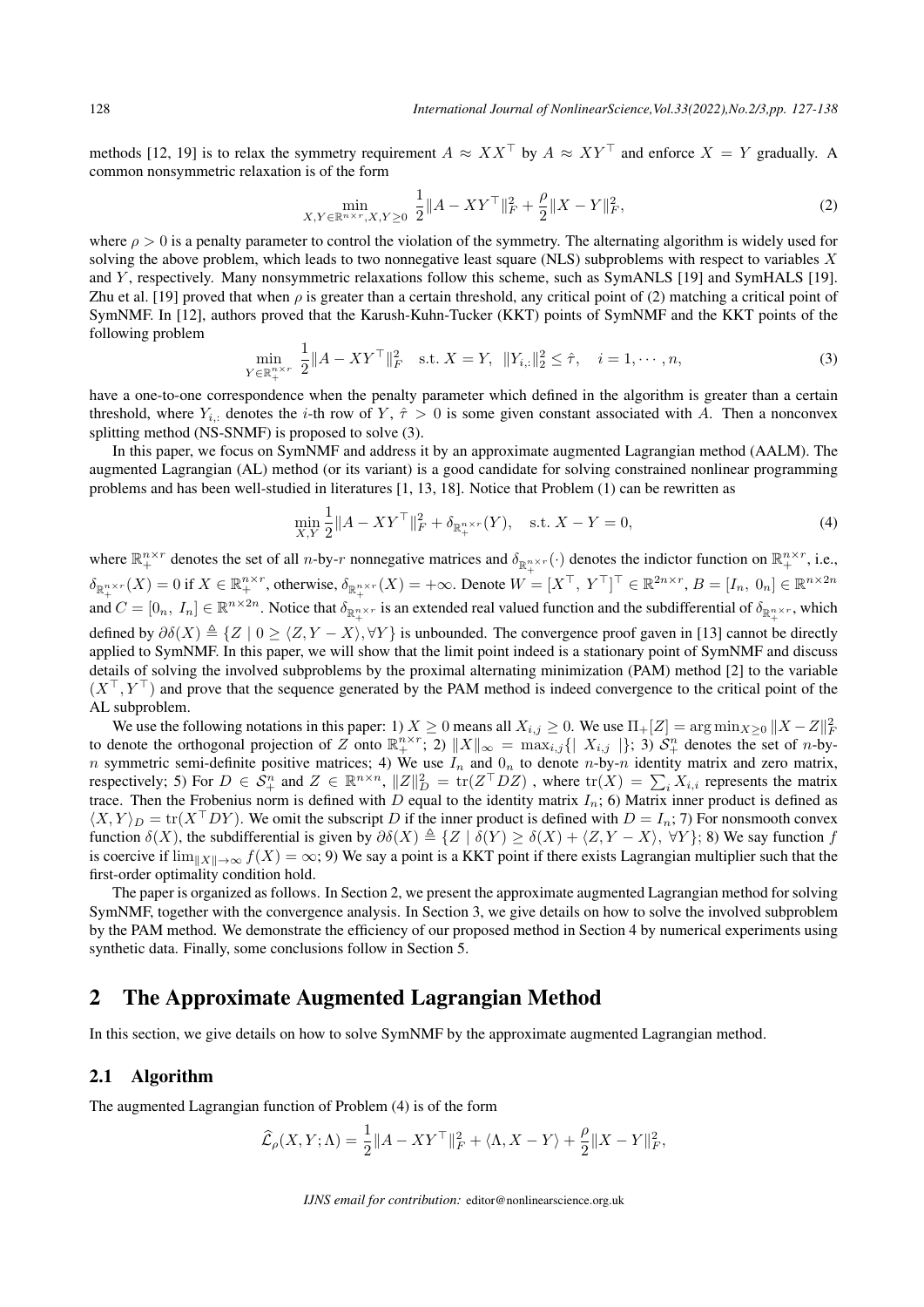where  $(X, Y, \Lambda) \in \mathbb{R}^{n \times r} \times \mathbb{R}^{n \times r} \times \mathbb{R}^{n \times r}$ ,  $\Lambda$  is the Lagrangian multiplier and  $\rho > 0$  is the penalty parameter. For any fixed  $\Lambda^k$  and  $\rho_k$ , the general update step of the AL method employed on Problem (4) takes the form

$$
\begin{cases} (X^{k+1}, Y^{k+1}) \approx \arg \min_{X,Y} {\{\widehat{\mathcal{L}}}_{\rho_k}(X,Y;\Lambda^k) + \delta_{\mathbb{R}^{n\times r}_+}(Y)\}, \\ \Lambda^{k+1} = \Lambda^k + \rho_k (X^{k+1} - Y^{k+1}). \end{cases}
$$

Then update  $\rho_{k+1}$  according to the violation of equality  $X = Y$ .  $(X^{k+1}, Y^{k+1})$  is an approximate minimizer of the AL subproblem. Let  $(X^{\text{feas}}, Y^{\text{feas}}) \in \mathbb{R}^{n \times r} \times \mathbb{R}^{n \times r}$  and  $X^{\text{feas}} = Y^{\text{feas}}$  be any feasible point of Problem (4). We give an approximate AL method to address Problem (4) in Algorithm 1, which is similar to the one that proposed in [13].

## Algorithm 1 (AALM: Approximate Augmented Lagrangian Method for (4))

**Require:**  $\{\epsilon_k\}_{k\in\mathbb{N}}\downarrow 0, \tau \in [0,1), \nu > 0, \mu > 1, k = 1, \rho_0 > 0$ .  $X^0, Y^0 \in \mathbb{R}_+^{n \times r}, \Lambda^0 \in \mathbb{R}^{n \times r}, \Upsilon \ge \max\{\frac{1}{2}||A - \frac{1}{2}||A - \frac{1}{2}||A - \frac{1}{2}||A - \frac{1}{2}||A - \frac{1}{2}||A - \frac{1}{2}||A - \frac{1}{2}||A - \frac{1}{2}||A - \frac{1}{2}||A - \frac{$  $X^{\text{feas}}(Y^{\text{feas}})^{\top} \|_F^2$ ,  $\widehat{L}_{\rho_0}(X^0, Y^0; \Lambda^0)$ .

- **Ensure:** A sequence  $\{(X^k, Y^k, \Lambda^k)\}_{k \in \mathbb{N}}$ .
- 1: while stopping criterion is not satisfied do
- 2: **Step 1.** For given  $\rho_{k-1}$ ,  $\Lambda^{k-1}$ , compute  $(X^k, Y^k)$  such that  $Y^k \in \mathbb{R}_+^{n \times r}$ ,

$$
\widehat{L}_{\rho_{k-1}}(X^k, Y^k; \Lambda^{k-1}) \le \Upsilon \tag{5}
$$

and there exists an  $\xi^k \in \partial \check{L}_{\rho_{k-1}}(X^k, Y^k; \Lambda^{k-1})$  satisfying

$$
\|\xi^k\|_{\infty} < \epsilon_{k-1}.\tag{6}
$$

3: Step 2. Update the Lagrangian multiplier

$$
\Lambda^k = \Lambda^{k-1} + \rho_{k-1}(X^k - Y^k).
$$

4: Step 3. Update the penalty parameter

$$
\rho_k = \begin{cases} \rho_{k-1} & \text{if } \|X^k - Y^k\|_{\infty} \le \tau \|X^{k-1} - Y^{k-1}\|_{\infty}, \\ \max\{\mu \rho_{k-1}, \|\Lambda^k\|_{\infty}^{1+\nu}\} & \text{otherwise.} \end{cases}
$$

- 5: **Step 4.** Update  $k \leftarrow k + 1$ ; 6: end while 7: **return**  $\{(X^k, Y^k; \Lambda^k)\}_{k \in \mathbb{N}}$ .
- Remark 1 *Here are some comments on Algorithm 1.*

*(i) Different from method presented in [13], we update penalty*  $\rho_k$  *based on the violation of equality constraints to control the growth of*  $\rho_k$ *.* 

*(ii)* Theoretically,  $\Lambda^0$  can be set as any *n*-by-*r* matrix.

*(iii) By subdifferentiability property [15], the condition* (6) *is equivalent to that there exists*

$$
(\hat{\xi}_X^k, \hat{\xi}_Y^k) \in (\nabla_X \hat{\mathcal{L}}_{\rho_{k-1}}(X^k, Y^k; \Lambda^{k-1}), \nabla_Y \hat{\mathcal{L}}(X^k, Y^k; \Lambda^{k-1}) + \partial \delta_{\mathbb{R}_+^{n \times r}}(Y))
$$

such that  $\max\{\|\hat{\xi}_X^k\|_{\infty}, \|\hat{\xi}_Y^k\|_{\infty}\} < \epsilon_{k-1}$  and  $\epsilon_k \downarrow 0$  as  $k \to +\infty$ .

### 2.2 Convergence

Suppose that  $(X^*, Y^*)$  is a local solution of (4). Then there is a Lagrangian multiplier  $\Lambda^* \in \mathbb{R}^{n \times r}$  and  $W^* \in \partial \delta_{\mathbb{R}^{n \times r}_+}(Y^*)$ , such that the following conditions are satisfied at  $(X^*, Y^*)$ :

$$
\begin{cases}\nY^* & \geq 0; \\
X^* - Y^* & = 0; \\
W^* + (Y^*(X^*)^\top - A)Y^* + \Lambda^* & = 0; \\
W^* + (Y^*(X^*)^\top - A)X^* - \Lambda^* & = 0.\n\end{cases} (7)
$$

*IJNS homepage:* http://www.nonlinearscience.org.uk/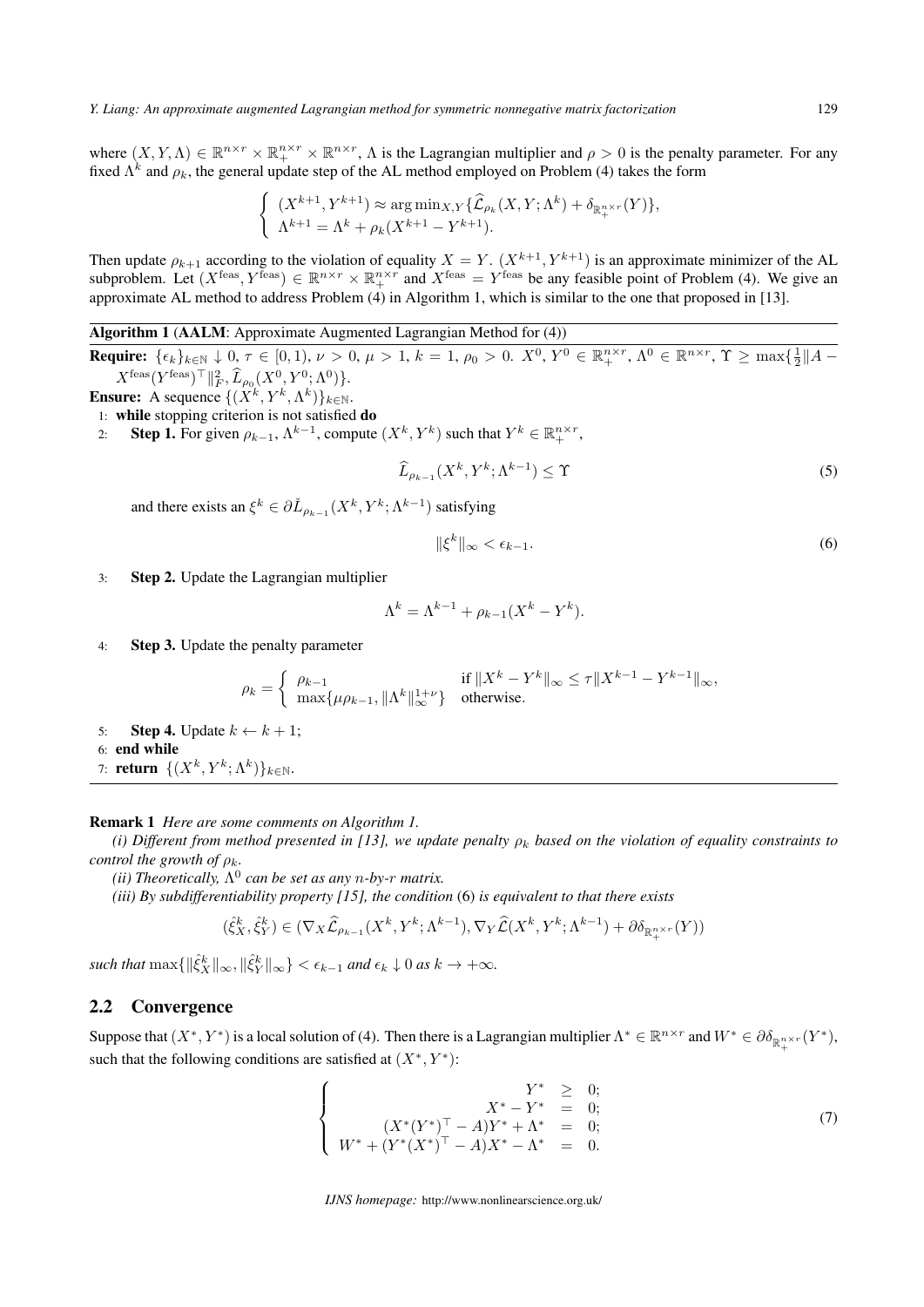We say  $(X^*, Y^*)$  is a KKT point of (4) if (7) holds. We say  $X^* \in \mathbb{R}_+^{n \times r}$  is a stationary point of (1) if  $X^*$  satisfies

$$
2(A - X^*(X^*)^{\top})X^* \in \mathcal{N}_{\mathbb{R}_+^{n \times r}}(X^*),
$$

where  $\mathcal{N}_{\mathbb{R}^{n\times r}_+}(X^*)$  is the normal cone of  $\mathbb{R}^{n\times r}_+$  at point  $X^*$ . Suppose Step 1 of Algorithm 1 is well defined, we give the following convergence result regarding Algorithm 1.

**Theorem 2** Let  $\{(X^k, Y^k)\}_{k\in\mathbb{N}}$  be a sequence generated by Algorithm 1. Suppose  $\{(X^k, Y^k)\}_{k\in\mathbb{N}}$  is bounded. Then any limit point  $(X^*,Y^*)$  of  $\{(X^k,Y^k)\}_{k\in\mathbb{N}}$  is a KKT point of Problem (4). Moreover,  $X^*$  is a stationary point of Problem (1)*.*

**Proof.** Under the boundedness assumption of  $\{(X^k, Y^k)\}_{k \in \mathbb{N}}$  and the closeness of  $\mathbb{R}^{n \times r}_+$ , there exists an index set  $K \subset \mathbb{N}$ and  $(X^*, Y^*)$ , such that

$$
\lim_{\mathcal{K}\ni k\to\infty} X^k = X^* \quad \text{and} \quad \lim_{\mathcal{K}\ni k\to\infty} Y^k = Y^* \in \mathbb{R}_+^{n \times r}.
$$

If  $\{\rho_k\}$  is bounded, then by the updating rule of  $\rho_k$  in Algorithm 1, there exists an  $k_0 \in \mathbb{N}$  such that

$$
||X^{k} - Y^{k}||_{\infty} \le \tau ||X^{k-1} - Y^{k-1}||_{\infty} \quad \forall k \ge k_0.
$$

Thus

$$
X^* - Y^* = 0.
$$

If  $\{\rho_k\}$  is unbounded, in view of (5), we have

$$
\frac{1}{2}||A - X^{k}(Y^{k})^{\top}||_{F}^{2} + \langle \Lambda^{k-1}, X^{k} - Y^{k} \rangle + \frac{\rho_{k-1}}{2}||X^{k} - Y^{k}||_{F}^{2} \leq \Upsilon, \quad \forall k.
$$

It follows that

$$
||X^{k}-Y^{k}||_{F}^{2}\leq \frac{2}{\rho_{k-1}}\left[\Upsilon-\frac{1}{2}||A-X^{k}(Y^{k})^{\top}||_{F}^{2}-\langle \Lambda^{k-1}, X^{k}-Y^{k}\rangle\right].
$$

According to the update rule of  $\rho_k$  in Algorithm 1,  $\frac{\|A^k\|_{\infty}}{\rho_k} \to 0$  as  $\rho_k \to 0$ . Let  $k \in \mathcal{K}$  goes to infinity on both sides of the above inequality, under the boundedness assumption on  $\{(X^k, Y^k)\}\)$ , we obtain that

 $X^* - Y^* = 0.$ 

Therefore, in both cases, we show that  $(X^*, Y^*)$  is a feasible point of Problem (4).

Next, we show that there exist  $\Lambda^* \in \mathbb{R}^{n \times r}$ , such that  $(X^*, Y^*; \Lambda^*)$  satisfies (7). Notice that (6) implies that  $(X^k, Y^k)$ satisfies

$$
\xi_X^k \triangleq (X^k (Y^k)^\top - A) Y^k + \Lambda^{k-1} + \rho_{k-1} (X^k - Y^k) \quad \text{with } \| \xi_X^k \|_{\infty} < \epsilon_{k-1},
$$
\n
$$
\xi_Y^k \triangleq W^k + (Y^k (X^k)^\top - A) X^k - \Lambda^{k-1} + \rho_{k-1} (Y^k - X^k) \quad \text{with } \| \xi_Y^k \|_{\infty} < \epsilon_{k-1},
$$

for some  $W^k \in \partial \delta_{\mathbb{R}^{n \times r}_+}(Y^k)$ , and  $\epsilon_k \downarrow 0$  as  $k \to \infty$ .

Combing with the update rule of  $\Lambda^k$ , we have

$$
\xi_X^k \triangleq (X^k (Y^k)^\top - A) Y^k + \Lambda^k \quad \text{with } \|\xi_X^k\|_{\infty} < \epsilon_{k-1},\tag{8}
$$

$$
\xi_Y^k \triangleq W^k + (Y^k (X^k)^\top - A) X^k - \Lambda^k \quad \text{with } \|\xi_Y^k\|_\infty < \epsilon_{k-1}.\tag{9}
$$

By passing to a subsequence on  $K$  if necessary, together with  $X^* = Y^*$  and the definition of  $\partial \delta_{\mathbb{R}^{n \times r}_+}$ , we obtain from (8) and (9) that the second and third equality in (7) hold, which implies that  $(X^*, Y^*)$  is a KKT point of Problem (4). Moreover,

$$
2(A - X^*(X^*)^\top)X^* \in \partial \delta_{\mathbb{R}^{n \times r}_+}(X^*) = \mathcal{N}_{\mathbb{R}^{n \times r}_+}(X^*),
$$

where the equality holds due to the convexity of  $\mathbb{R}^{n \times r}_{+}$ . We have thus proved the theorem.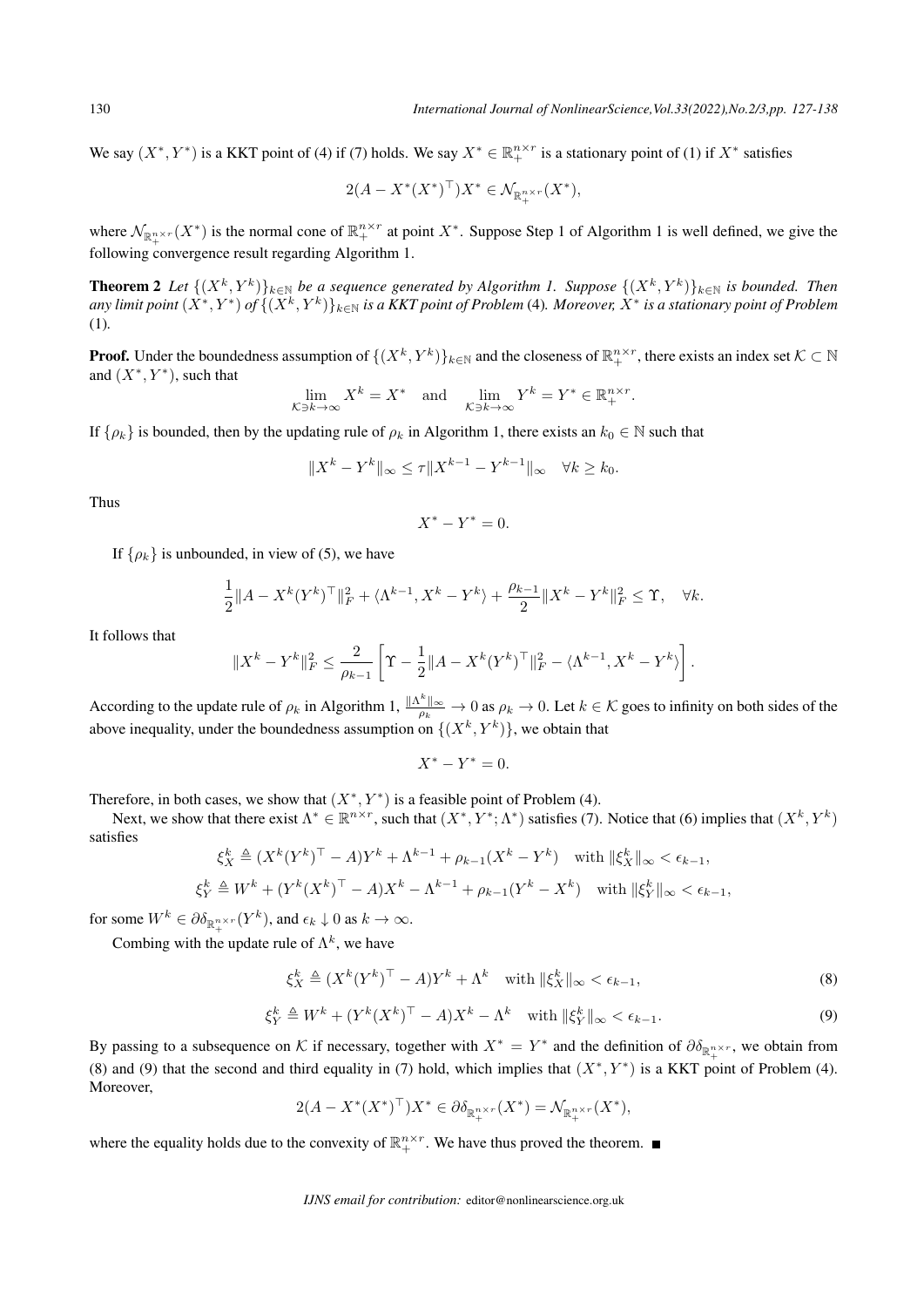*Y. Liang: An approximate augmented Lagrangian method for symmetric nonnegative matrix factorization* 131

# 3 PAM Method for AL Subproblems

In this section, we discuss how to solve the AL subproblem

$$
\min_{X,Y} \{\widehat{\mathcal{L}}_{\rho_k}(X,Y;\Lambda^k) + \delta_{\mathbb{R}^{n\times r}_+(Y)}\}.
$$
\n(10)

To get a smaller Lipschitz constant of the AL subproblem, we consider the following scaled form of  $\hat{\mathcal{L}}_{\rho}$ . Define

$$
\widetilde{L}_{\rho_k}(X,Y;\Lambda^k) \triangleq \frac{1}{\rho} \widehat{\mathcal{L}}_{\rho_k}(X,Y;\Lambda^k) = \frac{1}{2\rho_k} \|A - XY^\top\|_F^2 + \langle \Lambda_k/\rho_k, X - Y \rangle + \frac{1}{2} \|X - Y\|_F^2.
$$

For the sake of brevity, we omit  $\Lambda^k$  and the subscript of  $\rho_k$  to write  $\widetilde{L}_{\rho_k}(X, Y; \overline{\Lambda}^k)$  as  $\widetilde{L}_{\rho}(X, Y)$ . Denote  $\check{L}_{\rho}(X, Y) :=$  $\widetilde{L}_{\rho}(X, Y) + \delta_{\mathbb{R}^{n \times r}_+}(Y)$ . Then  $\check{L}_{\rho}(X, Y)$  satisfies the following properties:

i)  $\delta_{\mathbb{R}^{n \times r}_+}(Y)$  is proper closed, convex and continuous over  $\mathbb{R}^{n \times r}_+$ ;

ii)  $\widetilde{L}_{\rho}$  is closed and differentiable over  $\mathbb{R}^{n \times r} \times \mathbb{R}^{n \times r}$ ;

iii) for each  $(\overline{X}, \overline{Y})$ ,  $\min_X \{ \check{L}_{\rho}(X, \overline{Y}) \}$  or/and  $\min_Y \{ \check{L}_{\rho}(\overline{X}, Y) \}$  has a unique minimizer since  $\mathbb{R}^{n \times r}_+$  is convex and  $\widetilde{L}_p(X, \overline{Y})$  is 1-strongly convex w.r.t. *X* and *Y* for any given Λ, respectively;

iv) for any  $\alpha \in \mathbb{R}$ , the level set  $\{(X, Y) \mid \check{L}_{\rho}(X, Y) \leq \alpha\}$  is bounded.

Next, we show how to solve the AL subproblem by the PAM method. For given  $\bar{\Lambda}$ ,  $\rho$  and the current iteration point (*X−, Y <sup>−</sup>*), the iterative of PAM update (*X, Y* ) by

$$
\begin{cases} X^+ = \arg\min_X \left\{ \check{L}_{\rho}(X,Y^-) + \frac{1}{2} \|X-X^-\|_{D_1}^2 \right\}; \\ Y^+ = \arg\min_Y \left\{ \check{L}_{\rho}(X^+,Y) + \frac{1}{2} \|Y-Y^-\|_{D_2}^2 \right\}, \end{cases}
$$

where  $D_1, D_2 \in S_+^n$ . In the following, we give details for updating  $(X,^{\top}, Y^{\top})$  (rather than  $(X, Y)$ ) based on the fact that for any  $X \in \mathbb{R}^{n \times r}$  and  $\widetilde{D} \in \mathcal{S}_+^r$ ,  $||X||_F = ||X^\top||_F$ ,  $||X^\top||^2_{\widetilde{D}} = ||X||^2_{D(X)}$  with  $D(X) = \frac{||X^\top||^2_{\widetilde{D}}}{||X||^2_F} I_n$ .

## 3.1 PAM for Updating  $(X^{\top}, Y^{\top})$

For ease of notation, define

$$
\widetilde{\mathcal{L}}_{\rho}(X^{\top}, Y^{\top}) = \frac{1}{2\rho} \|Y X^{\top} - A^{\top}\|_F^2 + \langle \Lambda^{\top}/\rho, X^{\top} - Y^{\top} \rangle + \frac{1}{2} \|X^{\top} - Y^{\top}\|_F^2.
$$

Then the following properties hold for  $\widetilde{L}_{\rho}(X^{\top}, Y^{\top})$ .

Proposition 3 *The following statements hold.*

i)  $\nabla_X \tau \widetilde{\mathcal{L}}_{\rho}(X^{\top}, Y^{\top})$  and  $\nabla_Y \tau \widetilde{\mathcal{L}}_{\rho}(X^{\top}, Y^{\top})$  are Lipschitz continuous, i.e., there exist  $L_X$  and  $L_Y$ , such that

$$
\|\nabla_{X}\tau\widetilde{\mathcal{L}}_{\rho}(X^{\top}, Y_{1}^{\top}) - \nabla_{X}\tau\widetilde{\mathcal{L}}_{\rho}(X^{\top}, Y_{2}^{\top})\|_{F} \leq L_{X}\|Y_{1} - Y_{2}\|_{F}, \quad \forall Y_{1}^{\top}, Y_{2}^{\top};
$$

$$
\|\nabla_{Y}\tau\widetilde{\mathcal{L}}_{\rho}(X_{1}^{\top}, Y^{\top}) - \nabla_{Y}\tau\widetilde{\mathcal{L}}_{\rho}(X_{2}^{\top}, Y^{\top})\| \leq L_{Y}\|X_{1} - X_{2}\|_{F}, \quad \forall X_{1}^{\top}, X_{2}^{\top},
$$
ere I<sub>1</sub> +  $1\|V^{\top}V\|_{F}$  and I<sub>Y</sub> =  $1 + \frac{1}{2}\|Y^{\top}Y\|_{F}$ .

*where*  $L_X = 1 + \frac{1}{\rho} ||Y^{\top}Y||_F$  and  $L_Y = 1 + \frac{1}{\rho} ||X^{\top}X||_F$ .

*ii*) *For any*  $Z \in \mathbb{R}^{r \times n}$ *,* 

$$
\nabla_{X}^2 \tilde{\mathcal{L}}_{\rho}(X^{\top}, Y^{\top})[Z] = \frac{1}{\rho} Y^{\top} YZ + Z; \quad \nabla_{Y^{\top}}^2 \tilde{\mathcal{L}}_{\rho}(X^{\top}, Y^{\top})[Z] = \frac{1}{\rho} X^{\top} XZ + Z.
$$

In this subsection, for the sake of brevity, we omit the superscripts of iteration, and use *X<sup>−</sup>* and *X*<sup>+</sup> to denote the previous and the current iteration, respectively. To update *X<sup>⊤</sup>* and *Y <sup>⊤</sup>*, we rewrite the *X*-subproblem as

$$
(X^{\top})^+ = \arg\min_{X^{\top}} \widetilde{\mathcal{L}}_{\rho}(X^{\top}, Y^{\top}) + \frac{1}{2} \|X^{\top} - (X^{-})^{\top}\|_{\widetilde{D}_1}^2
$$
  
= 
$$
\arg\min_{Z} \frac{1}{2} \text{tr}(Z^{\top}(\frac{1}{\rho}Y^{\top}Y + I_r + \widetilde{D}_1)Z) - \text{tr}(Z^{\top}(\frac{1}{\rho}Y^{\top}A^{\top} + (Y - \Lambda/\rho)^{\top} + \widetilde{D}_1(X^{-})^{\top})).
$$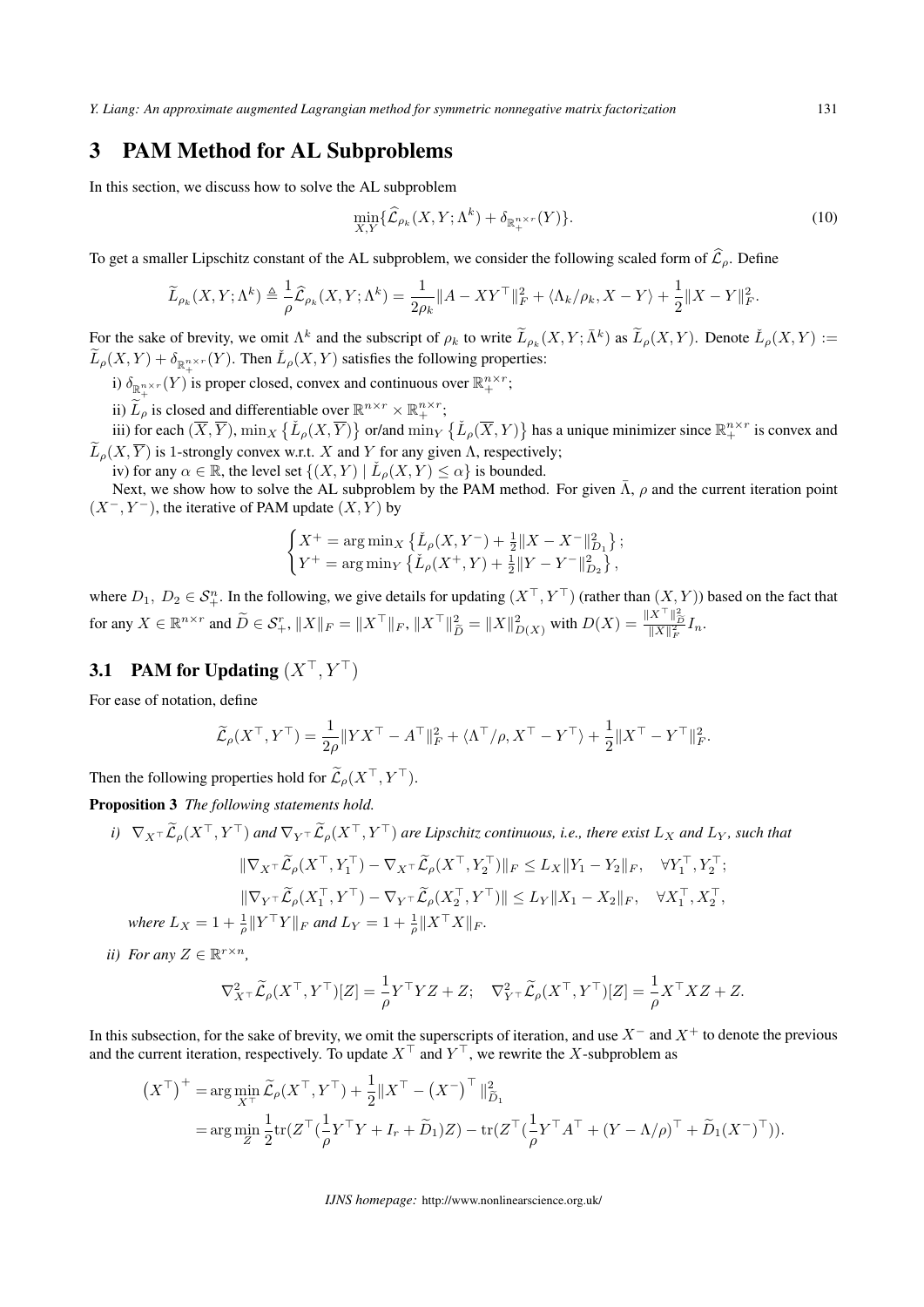When  $\widetilde{D}_1$  is set to be  $\widetilde{D}_1 = \frac{\gamma_1}{\rho} I_r - \frac{1}{\rho} Y^\top Y$ , it follows that

$$
(X^{\top})^+ = \arg\min_{Z} \frac{1+\gamma_1/\rho}{2} \|Z - \frac{Y^{\top}A^{\top} + \rho Y^{\top} - \Lambda^{\top} + \gamma_1 (X^{\top})^{\top} - Y^{\top} Y (X^{\top})^{\top}}{\rho + \gamma_1} \|_F^2,
$$

which yields that

$$
X^{+} = \frac{1}{\rho + \gamma_1} \left( AY + \rho Y - \Lambda + \gamma_1 X^{-} - X^{-} Y^{+} Y \right). \tag{11}
$$

Notice that  $\widetilde{L}_{\rho}(X^{\top}, Y^{\top})$  is quadratic w.r.t.  $X^{\top}$ . It follows from Proposition 3 ii) that

$$
\left[\nabla_{X}^{2} \tilde{L}_{\rho}((X^{-})^{\top}, Y^{\top}) + \tilde{D}_{1}\right][Z] = (1 + \gamma_{1}/\rho)Z.
$$

Thus, we have

$$
\widetilde{\mathcal{L}}_{\rho}(X^{\top}, Y^{\top}) + \frac{1}{2} \|X^{\top} - (X^{-})^{\top}\|_{\widetilde{D}_{1}}^{2}
$$
\n
$$
= \widetilde{\mathcal{L}}_{\rho}((X^{-})^{\top}, Y^{\top}) + \langle X^{\top} - (X^{-})^{\top}, \nabla_{X^{\top}} \widetilde{\mathcal{L}}_{\rho}((X^{-})^{\top}, Y^{\top}) \rangle + \frac{1 + \gamma_{1}/\rho}{2} \|X^{\top} - (X^{-})^{\top}\|_{F}^{2}.
$$
\n(12)

Hence, the update formula (11) identifies with

$$
(X^+)^\top = (X^-)^\top - \frac{1}{1 + \gamma_1/\rho} \nabla_{X^\top} \widetilde{\mathcal{L}}_{\rho}((X^-)^\top, Y^\top).
$$

Combining with the sufficient decrease Lemma [4], it holds that

$$
\widetilde{\mathcal{L}}_{\rho}((X^+)^{\top}, Y^{\top}) \leq \widetilde{\mathcal{L}}_{\rho}((X^-)^{\top}, Y^{\top}) - (1 + \frac{\gamma_1}{\rho} - \frac{L_X}{2}) \| (X^+)^{\top} - (X^-)^{\top} \|_F^2.
$$
\n(13)

Therefore, to ensure sufficient descent, it is sufficient to set  $1 + \frac{\gamma_1}{\rho} > \frac{L_X}{2}$ , i.e.,

$$
\gamma_1 > \rho(\frac{L_X}{2} - 1) = \frac{\|Y^\top Y\|_F - \rho}{2}.
$$
\n(14)

Similarly, the Y-subproblem can be rewritten as

$$
(Y^{\top})^{+} = \arg \min_{Y^{\top} \in \mathbb{R}_{+}^{r \times n}} \widetilde{\mathcal{L}}_{\rho}((X^{\top})^{+}, Y^{\top}) + \frac{1}{2} ||Y^{\top} - (Y^{-})^{\top}||_{\widetilde{D}_{2}}^{2}
$$
  
= 
$$
\arg \min_{Z \in \mathbb{R}_{+}^{r \times n}} \frac{1}{2} tr(Z^{\top}(\frac{1}{\rho}(X^{+})^{\top} X^{+} + I_{r} + \widetilde{D}_{2})Z) - tr(Z^{\top}(\frac{1}{\rho}(X^{+})^{\top} A + (X^{+} + \Lambda/\rho)^{\top} + \widetilde{D}_{2}(Y^{-})^{\top})).
$$

When  $\widetilde{D}_2$  is set to be  $\widetilde{D}_2 = \frac{\gamma_2}{\rho} I - \frac{1}{\rho} X^\top X$ , it follows that

$$
(Y^{\top})^{+} = \arg\min_{Z \in \mathbb{R}_{+}^{r \times n}} \|Z - \frac{(X^{+})^{\top} A + \rho (X^{+})^{\top} + \Lambda^{\top} + \gamma_{2} (Y^{-})^{\top} - (X^{+})^{\top} X^{+} (Y^{-})^{\top}}{\rho + \gamma_{2}} \|_{F}^{2}
$$

which yields that

$$
Y^{+} = \frac{1}{\rho + \gamma_{2}} \Pi_{+}[(A^{\top} X^{+} + \rho X^{+} + \Lambda + \gamma_{2} Y^{-} - Y^{-} (X^{+})^{\top} X^{+})]. \tag{15}
$$

Similar to the analysis about  $X^+$ , it holds that

$$
\tilde{\mathcal{L}}_{\rho}((X^{+})^{\top}, Y^{\top}) + \frac{1}{2} \| Y^{\top} - (Y^{-})^{\top} \|_{\tilde{D}_{2}}^{2}
$$
\n
$$
= \tilde{L}_{\rho}((X^{+})^{\top}, (Y^{-})^{\top}) + \frac{1 + \gamma_{2} / \rho}{2} \| Y^{\top} - (Y^{-})^{\top} \|_{F}^{2} + \langle Y^{\top} - (Y^{-})^{\top}, \nabla_{Y} \tilde{L}_{\rho}((X^{+})^{\top}, (Y^{-})^{\top}) \rangle. \tag{16}
$$

#### *IJNS email for contribution:* editor@nonlinearscience.org.uk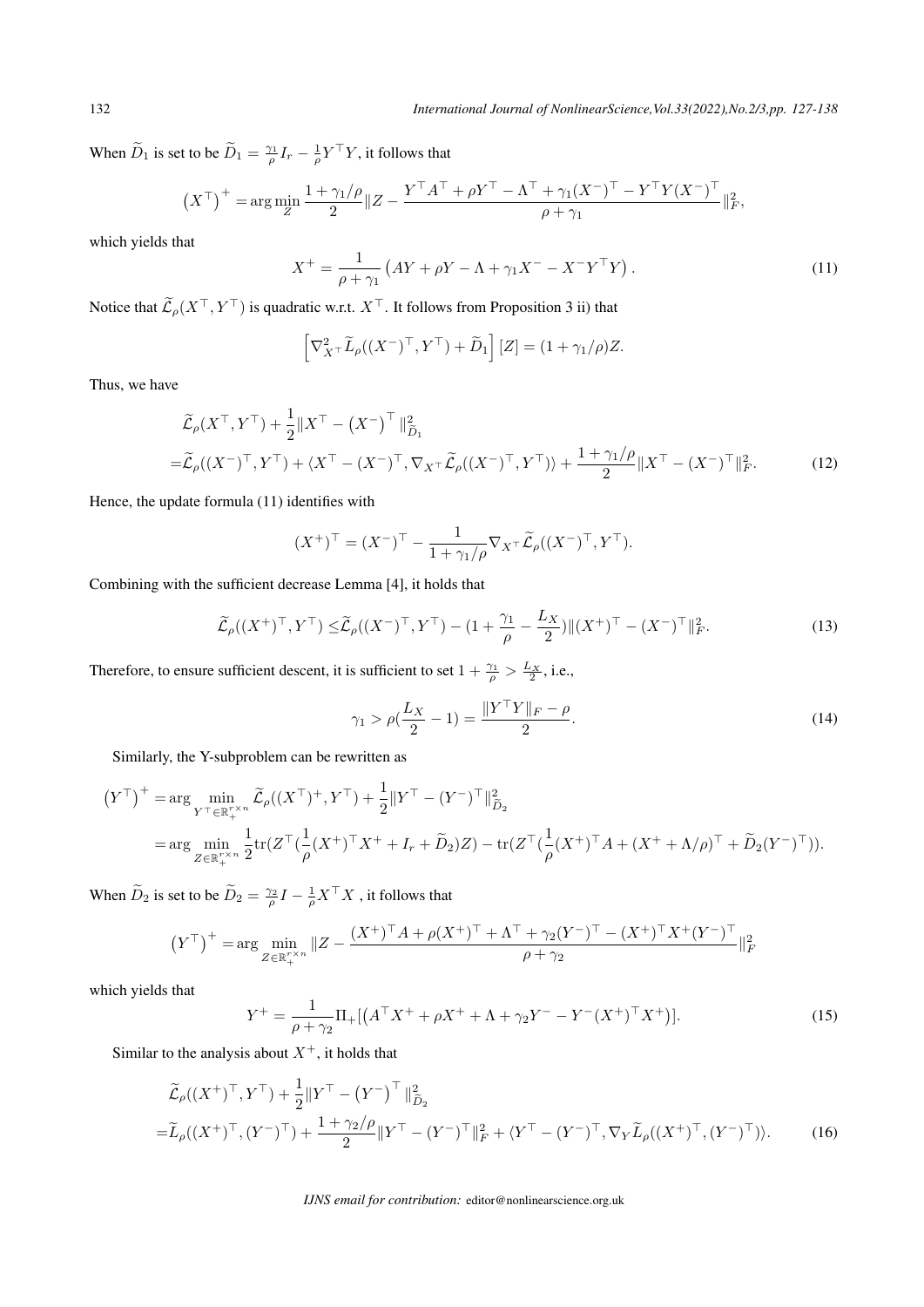Hence,  $(Y^+)^{\top}$  is consistent with

$$
(Y^+)^\top=\mathrm{prox}_{\frac{\rho}{\gamma_2+\rho}\delta_{\mathbb{R}^{n\times r}_+}}\left((Y^-)^\top-\frac{1}{\gamma_2/\rho+1}\nabla_{Y^\top}\widetilde{\mathcal{L}}_\rho((X^+)^\top,(Y^-)^\top)\right),
$$

where  $\mathrm{prox}_{\lambda \delta_{\mathbb{R}^{n\times r}_+}}(U) = \argmin_{Z \in \mathbb{R}^{n\times r}_+}$  $\frac{1}{2\lambda}$   $||Z - U||_F^2$  denotes the projection operator onto  $\mathbb{R}^{n \times r}_+$ . According to the sufficient decrease Lemma [4], we have

$$
\widetilde{L}_{\rho}((X^+)^{\top}, (Y^+)^{\top}) \le \widetilde{L}_{\rho}((X^+)^{\top}, (Y^-)^{\top}) - \left(1 + \frac{\gamma_2}{\rho} - \frac{L_Y}{2}\right) \|(Y^+)^{\top} - (Y^-)^{\top}\|_F^2. \tag{17}
$$

Hence, to ensure sufficient descent, we can set  $1 + \frac{\gamma_2}{\rho} > \frac{L_Y}{2}$ , i.e.,

$$
\gamma_2 > \frac{1}{2} \| X^\top X \|_F - \frac{\rho}{2}.
$$
\n(18)

**Remark 4** (12) and (16) *illustrate that the update of variable*  $(X^{\top}, Y^{\top})$  generated by the PAM iteration (11) and (15) is *consistent with proximal alternating linearized minimization [3] iteration. We will discuss the convergence of iterative* (11) *and* (15) *based on this fact in the next subsection.*

Details about the PAM method for the AL subproblem are described in Algorithm 2.

Algorithm 2 (PAM for subproblem (6) with fixed *k*) **Require:**  $\gamma^1_{k,j}, \; \gamma^2_{k,j} > 0, \, (X^{k,0}, Y^{k,0}).$ **Ensure:** A sequence  $(X^k, Y^k)$ . 1: while  $\|\xi^{k,\overline{j}}\|_{\infty} \ge \frac{\epsilon_{k-1}}{\rho_{k-1}}$  $\frac{\epsilon_{k-1}}{\rho_{k-1}}$  do 2: Update  $X^{k,j}$  by  $X^{k,j} = \frac{AY^{k,j-1} + \rho_{k-1}Y^{k,j-1} - \Lambda^{k-1} + \gamma_1 X^{k,j-1} - X^{k,j-1}(Y^{k,j-1})^\top Y^{k,j-1}}{1 - Y^{k,j-1}(Y^{k,j-1})}$  $\rho_{k-1} + \gamma_{k,j}^1$ *.*

3: Update  $Y^{k,j}$  by

$$
Y^{k,j} = \mathcal{P}_{\mathbb{R}_+^{n \times r}}[\frac{A^\top X^{k,j} + \rho_{k-1} X^{k,j} + \Lambda^{k-1} + \gamma_2 Y^{k,j-1} - Y^{k,j-1} (X^{k,j})^\top X^{k,j}}{\rho_{k-1} + \gamma_{k,j}^2}],
$$

4: end while

5: **return**  $X^k = X^{k,j}$  and  $Y^k = Y^{k,j}$ .

**Remark 5** In Algorithm 2, we generate  $\widehat{X} \in \mathbb{R}^{n \times r}$  randomly, then project  $\widehat{X}$  onto the convex set  $\{X \in \mathbb{R}^{n \times r}_+ \mid \|X_{k,:}\|_2^2 \leq \ell\}$ 1.001 $\frac{A_{k,k}+\frac{1}{2}\sqrt{\sum_{i=1}^{n}(A_{i,k}+A_{k,i})^2}}{2}$  $\frac{1}{2} \sum_{k=1}^{n} (A_{i,k} + A_{k,i})^2$ ,  $k = 1, \cdots, n$ . } and set  $Y^{k,0} = X^{k,0}$  when  $k = 0$ . Otherwise, we set

$$
(X^{k,0}, Y^{k,0}) = (X^{k-1}, \Pi_+[Y^{k-1} - \alpha \nabla f(Y^{k-1})]), \quad k > 1,
$$

*where α >* 0 *satisfies the following line search condition*

$$
f(Y^{k,0}) \le f(Y^{k-1}) - \delta \alpha \|\nabla f(Y^{k-1})\|_F^2. \tag{19}
$$

In implementing, we set  $\alpha^{(0)} = \frac{\|Y^{k-1} - Y^{k-2}\|_F^2}{\left|\operatorname{tr}((Y^{k-1} - Y^{k-2})^T (\nabla f(Y^{k-1}) - \nabla f(Y^{k-2})))\right|}$  as the initial gauss of the step size  $\alpha_k$  (denoted by  $\alpha_k^{(0)}$  $\binom{0}{k}$ , then check  $\alpha_k = \eta \alpha_k^{(0)}$ *k until the above inequality is established or 10 steps of iteration are reached.* We use  $\eta = 0.5$  and  $\delta = 10^{-4}$ . If  $\widehat{L}_{\rho_{k-1}}(X^{k,0}, Y^{k,0}; \Lambda^{k-1}) > \Upsilon$ , then we set  $(X^{k,0}, Y^{k,0}) = (X^{\text{feas}}, Y^{\text{feas}})$  as suggested *in [13].*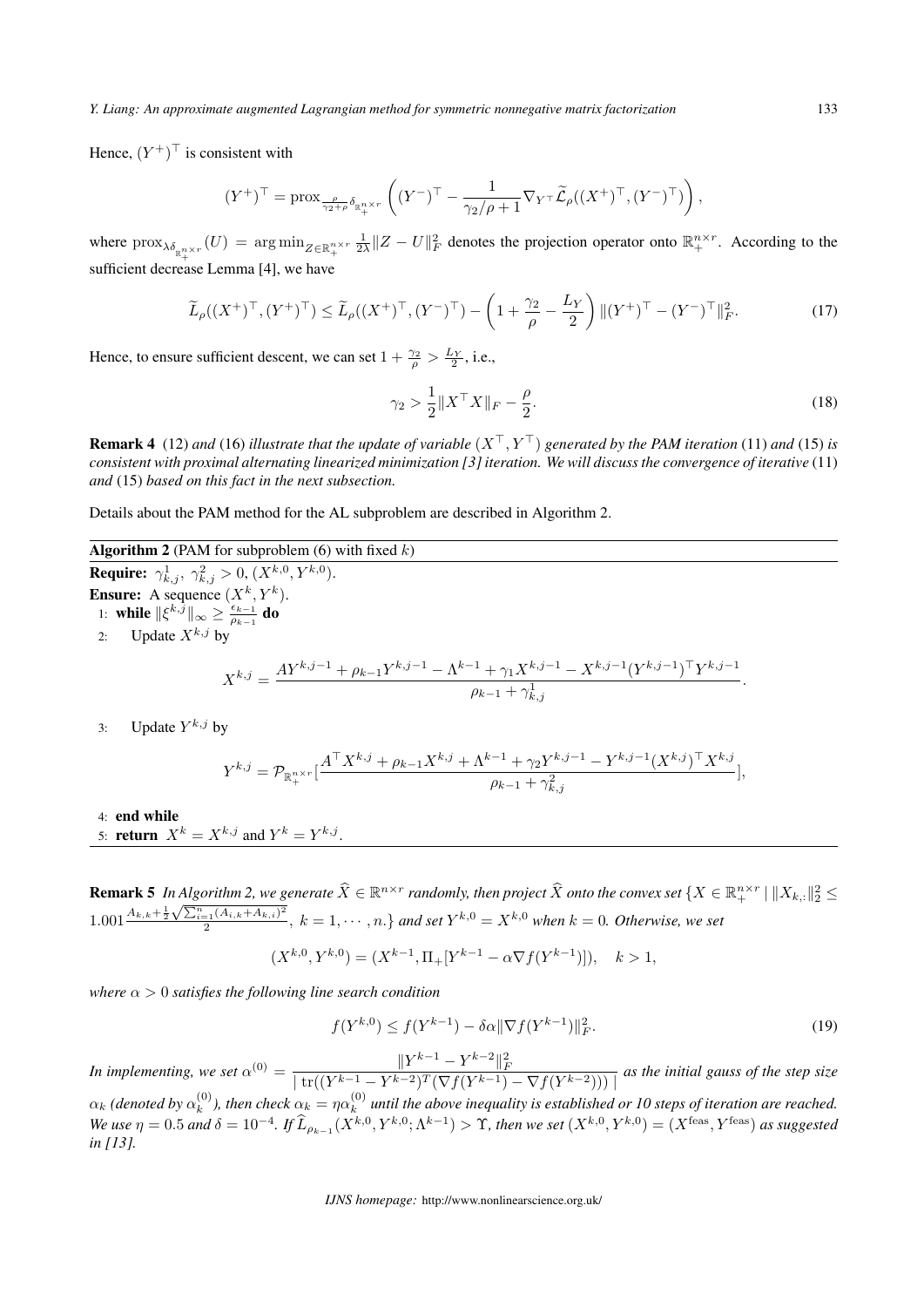To check the convergence condition (6), a candidation of  $\xi^{k,j} = (\xi^{k,j}_X, \xi^{k,j}_Y)$  could be

$$
\xi_X^{k,j} = \nabla_X \mathcal{L}_{\rho_{k-1}}(X^{k,j}, Y^{k,j}; \Lambda^{k-1}) - \nabla_X \mathcal{L}_{\rho_{k-1}}(X^{k,j-1}, Y^{k,j-1}; \Lambda^{k-1}) + (X^{k,j-1} - X^{k,j})D_1^{k,j-1};\tag{20}
$$

$$
\xi_Y^{k,j} = \nabla_Y \mathcal{L}_{\rho_{k-1}}(X^{k,j}, Y^{k,j}; \Lambda^{k-1}) - \nabla_Y \mathcal{L}_{\rho_{k-1}}(X^{k,j}, Y^{k,j-1}; \Lambda^{k-1}) + (Y^{k,j-1} - Y^{k,j})D_2^{k,j},\tag{21}
$$

where  $D_1^{k,j-1} = \frac{\gamma_1}{\rho} I_r - \frac{1}{\rho} (Y^{k,j-1})^\top Y^{k,j-1}$  and  $D_2^k = \frac{\gamma_2}{\rho} I_r - \frac{1}{\rho} (X^{k,j})^\top X^{k,j}$ . In the next proposition, we show that  $\xi^{k,j}$ indeed satisfies the convergence condition (6). Moreover, the sequence generated by Algorithm 1 is strongly convergence.

**Proposition 6** *For each*  $k \geq 1$ *, let*  $\{(X^{k,j}, Y^{k,j})\}_{j \in \mathbb{N}}$  *be the sequence generated by Algorithm 2 with* 

$$
\gamma_{k,j}^1 > \frac{\| (Y^{k,j-1})^\top (Y^{k,j-1}) \|_F - \rho_k}{2} \quad \text{and} \quad \gamma_{k,j}^2 > \frac{\| (X^{k,j})^\top X^{k,j} \|_F - \rho_k}{2}.
$$

*Then*

1)  $\xi^{k,j}$  defined in (20)-(21) satisfies  $\xi^{k,j} \in \partial \check{L}_{\rho_{k-1}}(X^{k,j},Y^{k,j};\Lambda^{k-1})$ . Moreover,  $\|\xi^{k,j}\|_{\infty} \to 0$  as  $j \to \infty$ .

*2) The sequence*  $\{X^{k,j}, Y^{k,j}\}_{j \in \mathbb{N}}$  *has finite length, that is,* 

$$
\sum_{j=1}^{\infty} \left\| (X^{k,j+1}, Y^{k,j+1}) - (X^{k,j}, Y^{k,j}) \right\| < \infty.
$$

Moreover,  $\{(X^{k,j}, Y^{k,j})\}_{j\in\mathbb{N}}$  converges to a critical point  $(X^{k,*}, Y^{k,*})$  of function  $\check{L}_{\rho_{k-1}}(X, Y; \Lambda^{k-1})$ .

## 4 Numerical Experiments

In this section, we evaluate the effectiveness and efficiency of our proposed method on synthetic data. All numerical experiments are implemented in MATLAB R2020b running on a computer with an Intel(R) Core(TM) i7-9700 CPU  $@$ 3.00GHz *×* 3.00GHz and 32GB of RAM.

In the following, we name our proposed algorithm (Algortihm 1 with Algorithm 2 for Setp 1) as AALM for short. We take  $\tau = 0.99$ ,  $\mu = 1.05$ ,  $\nu = 0.01$  To solve the AL subproblem by Algorithm 2, for each *k*, we set

$$
\gamma_1 = \frac{\theta}{2} \max(\|(Y^{k,j-1})^\top Y^{k,j-1}\|_F - \hat{\rho}, 1); \quad \gamma_2 = \frac{\theta}{2} \max(\|(X^{k,j})^\top X^{k,j}\|_F - \hat{\rho}, 1)
$$
(22)

with some  $\theta > 1$  and  $\hat{\rho} \ge 0$ .

### 4.1 Comparison Methods and Stopping Criterion

We compare our proposed method with the nonconvex splitting method for SymNMF (NS-SNMF)[12], ANLS for SymN-MF (SymANLS) [19] and HALS for SymNMF (SymHALS)*<sup>∗</sup>* [19], Newton-like method PNewton*†* [9]. All of these methods expect for PNewton are nonsymmetric relaxization methods, where NS-SNMF works on problem (3) with  $\hat{\tau} = \max_{1 \le i \le n} {\hat{\theta}_i}$ , where  $\hat{\theta}_i = \frac{A_{i,i} + \frac{1}{2}\sqrt{\sum_{j=1}^m (A_{j,i} + A_{i,j})^2}}{2}$  $\frac{2}{2}$ . SymANLS and SymHALS work on the nonsymmetric penalty problem (2).

We use the same initial point as described in Remark 5 for all comparison methods. We set parameters in the algorithm NS-SNMF according to the description of the paper [12], except for the parameter  $\epsilon$ , which is used to update the penalty parameter, we set it as 1*e −* 4 to get better numerical results. For SymANLS and SymHALS, refer to paper [19] Corollary 1 and 2 to set the penalty parameter *ρ*.

We use  $RPG \triangleq \frac{\|gradf(Y^k)\|_F}{\|gradf(Y^0)\|_F} \leq \varepsilon$  as the stopping criterions for each algorithm, where

$$
\text{grad} f(Y) = \begin{cases} \nabla f(Y)_{ij}, & \text{if } Y_{i,j} > 0; \\ \n\min\{\nabla f(Y)_{ij}, 0\}, & \text{if } Y_{i,j} = 0, \n\end{cases}
$$

denotes the projected gradient of  $f(Y)$  at Y. In addition, the iteration process is terminated when the number of steps reaches 5000 or the maximum running time exceeds 9000 seconds. For AALM, we also require the return value satisfies *|X*<sup>*k*</sup> − *Y*<sup>*k*</sup> |*F* < *ε*<sub>1</sub>. In order to reduce the iterative complexity of the subproblem, the termination iterative conditions of PAM are similar to  $(20)-(21)$ .

*<sup>∗</sup>*The codes for SymANLS and SymHALS algorithms can be downloaded from http://mysite.du.edu//*∼*zzhu61/Software.html *†*Matlab code is downloaded from https://github.com/dakuang/symnmf.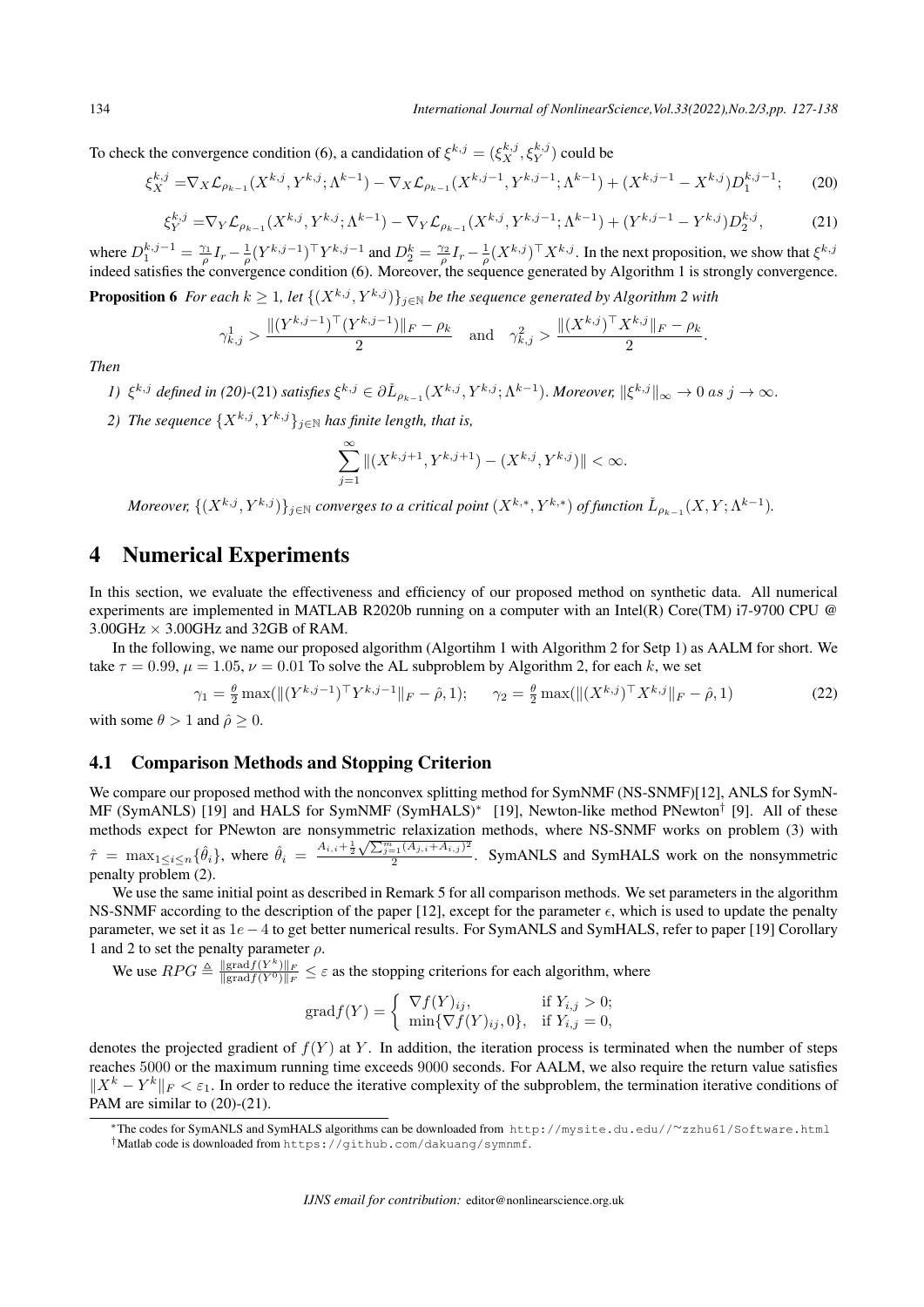#### 4.2 Synthetic Data

In this section, we perform on synthetic datasets. We first generate  $\bar{X} \in \mathbb{R}^{n \times r}$  with entries sampled from a Bernoulli distribution of probability  $2/r$ . Then generate noise matrix whose entries follow an i.i.d. Gaussian distribution *N*  $\sim$  $\mathcal{N}(0, \sigma^2)$  and set  $A = \text{sym}\left(\max\{\tilde{X}\tilde{X}^\top + \text{sym}(N), 0\}\right)$  to ensure symmetry and nonnegativity, where *N* generated by MATLAB command  $\sigma \times \text{randn}(n, n)$ . We will consider both  $\sigma = 0$  and 0.3 and set  $n = \{100, 500, 1000\}$  and  $r = \{10, 20\}$  in this section.

For AALM, we take  $\Lambda_0 = \frac{1}{r}[(Y_0(X_0)^T - A)X_0 - \rho_0(X_0 - Y_0)], \varepsilon = 1e - 7$  and  $\varepsilon_1 = 1e - 3$ . For the inner solver of AALM, we set  $\hat{\rho} = \rho_{k-1}$  and  $\theta = 1.02$ . We take  $\epsilon_k = \max\{0.75^{k+1}, 1e-6\}$ , or terminate the iteration when the number of steps reaches 100. Table 1 lists the parameter setting of  $\rho_0$  associate with each pair of  $(n, \sigma)$ .

Table 1: Penalty parameter  $\rho_0$  for AALM.

|  | $\sigma = 0$ |                                                                           | $\sigma = 0.3$ |  |  |  |  |  |
|--|--------------|---------------------------------------------------------------------------|----------------|--|--|--|--|--|
|  |              | $n \begin{array}{ l} \n100 \quad 500 \quad 1000 \end{array}$ 100 500 1000 |                |  |  |  |  |  |
|  |              | $\rho_0$   40 200 500   100 500 500                                       |                |  |  |  |  |  |

Tables 2 and 3 report the average result on  $\sigma = 0$  and  $\sigma = 0.3$  over 10 tests of CPU Time (cputime), the relative projected gradient (RPG), the number of iterations (ITER), the relative square error (RSE  $=$   $\frac{\|A-X_cX_c^{\top}\|_F^2}{\|A\|_F^2}$ ), the final function value (FV =  $\frac{1}{2}||A - X_c X_c^\top||_F^2$ ), and report the average value of DXY :=  $||X_c - Y_c||_F$  for each nonsymmetric relaxation algorithm, where  $X_c \ge 0$  and  $Y_c$  are the returned value that generated by each algorithm. It can be seen from Tables 2 and 3 that

a). Table 2, for  $r = 10$ : according to the column 'FV', AALM has better accuracy in capturing low-rank decomposition. According to the 'RPG' column, all algorithms achieve the desired approximate solution in most cases. According to the 'DXY' column, all nonsymmetric relaxation algorithms can reach good approximation in *X<sup>c</sup>* and *Yc*.

b). Table 2, for *r* = 20: As *n* increases, AALM still yields the lowest function value in less cputime compared to the other methods.

c). We note that the penalty methods SymANLS and SymHALS are sensitive to the penalty parameter *ρ*, while the Newton-like method PNewton takes more time. NS-SNMF can also obtain a better low-rank approximation, but in most cases the final objective function value is higher than that obtained by AALM.

d). Table 3: similar final objective function values obtained by each method except for  $(n, r) = (100, 20)$ . Similar to  $\sigma = 0$ , AALM can reach the approximate stationary point in a shorter time. All algorithms have good approximations in  $X_c$  and  $Y_c$ .

| n<br>100<br>500 | Alg.           | $r = 10$ |            |             |            |            |            | $r = 20$ |          |             |            |              |                         |
|-----------------|----------------|----------|------------|-------------|------------|------------|------------|----------|----------|-------------|------------|--------------|-------------------------|
|                 |                | cputime  | RPG        | <b>ITER</b> | <b>RSE</b> | FV         | <b>DXY</b> | cputime  | RPG      | <b>ITER</b> | <b>RSE</b> | FV           | $\overline{\text{D}XY}$ |
|                 | <b>AALM</b>    | 0.02     | 6.75E-08   | 36          | 1.10E-14   | 3.67E-11   | 4.73E-06   | 0.03     | 7.03E-08 | 34          | $6.44E-13$ | 1.25E-09     | 5.82E-06                |
|                 | <b>NS-SNMF</b> | 0.08     | 9.14E-08   | 98          | 2.70E-13   | 8.81E-10   | 8.61E-07   | 0.72     | 1.89E-06 | 811         | 4.23E-04   | 8.21E-01     | 2.38E-06                |
|                 | SymANLS        | 0.22     | 9.56E-08   | 177         | 3.10E-13   | 1.01E-09   | 7.29E-07   | 1.53     | 7.31E-07 | 970         | 4.23E-04   | 8.22E-01     | 8.54E-06                |
|                 | SymHALS        | 0.03     | $9.62E-08$ | 192         | 3.07E-13   | 1.00E-09   | 7.04E-07   | 0.10     | 9.86E-08 | 475         | 1.98E-12   | 3.84E-09     | 1.08E-06                |
|                 | PNewton        | 0.14     | 9.27E-08   | 258         | 1.15E-13   | 3.76E-10   | ٠          | 0.54     | 2.06E-07 | 1059        | 8.48E-04   | $1.65E + 00$ |                         |
|                 | <b>AALM</b>    | 0.06     | 6.55E-08   | 26          | $3.24E-14$ | 2.62E-09   | 2.05E-05   | 0.09     | 6.45E-08 | 22          | 3.37E-13   | 1.11E-08     | 1.54E-04                |
|                 | <b>NS-SNMF</b> | 0.22     | 8.62E-08   | -67         | 5.03E-13   | $4.02E-08$ | 5.17E-06   | 0.58     | 8.80E-08 | 116         | 3.74E-12   | 1.23E-07     | 8.42E-06                |
|                 | SymANLS        | 0.89     | 9.28E-08   | 158         | 6.49E-13   | 5.18E-08   | 2.21E-06   | 2.92     | 9.57E-08 | 341         | 4.57E-12   | 1.50E-07     | 3.28E-06                |
|                 | SymHALS        | 0.31     | 9.39E-08   | 172         | 6.35E-13   | 5.07E-08   | 2.17E-06   | 0.92     | 9.52E-08 | 427         | 4.50E-12   | 1.48E-07     | 3.24E-06                |
|                 | PNewton        | 1.49     | 8.64E-08   | 138         | 2.44E-13   | 1.95E-08   |            | 3.38     | 9.22E-08 | 379         | 1.26E-12   | 4.15E-08     |                         |
| 1000            | <b>AALM</b>    | 0.15     | 5.17E-08   | 24          | 4.71E-14   | 1.40E-08   | 4.92E-05   | 0.21     | 7.02E-08 | 17          | 9.11E-13   | 1.10E-07     | 2.71E-04                |
|                 | <b>NS-SNMF</b> | 0.45     | 8.16E-08   | .58         | 5.14E-13   | 1.53E-07   | 9.76E-06   | 1.01     | 7.84E-08 | 78          | 5.06E-12   | 6.12E-07     | 1.72E-05                |
|                 | SymANLS        | 2.26     | 9.15E-08   | 150         | 7.63E-13   | 2.27E-07   | 3.34E-06   | 6.14     | 9.59E-08 | 298         | 7.88E-12   | 9.53E-07     | 5.30E-06                |
|                 | SymHALS        | 1.07     | 9.45E-08   | 161         | 8.26E-13   | 2.46E-07   | 3.37E-06   | 2.84     | 9.55E-08 | 380         | 8.04E-12   | 9.72E-07     | 5.26E-06                |
|                 | PNewton        | 6.55     | 8.75E-08   | 115         | 2.31E-13   | 6.90E-08   |            | 8.48     | 8.23E-08 | 84          | 1.85E-12   | 2.23E-07     |                         |

Table 2: Average results over 10 tests on  $\sigma = 0$ .

Figures 1 and 2 show the average convergence results of comparison methods in the logarithm of function value or function value relative square error as cputime changes over 10 tests. It can be seen that in the presence of precise lowrank decomposition, AALM in most cases achieves lower function values than other methods and achieves similar relative square errors in a shorter time. These observations are consistent with the results in Tables 2 and 3.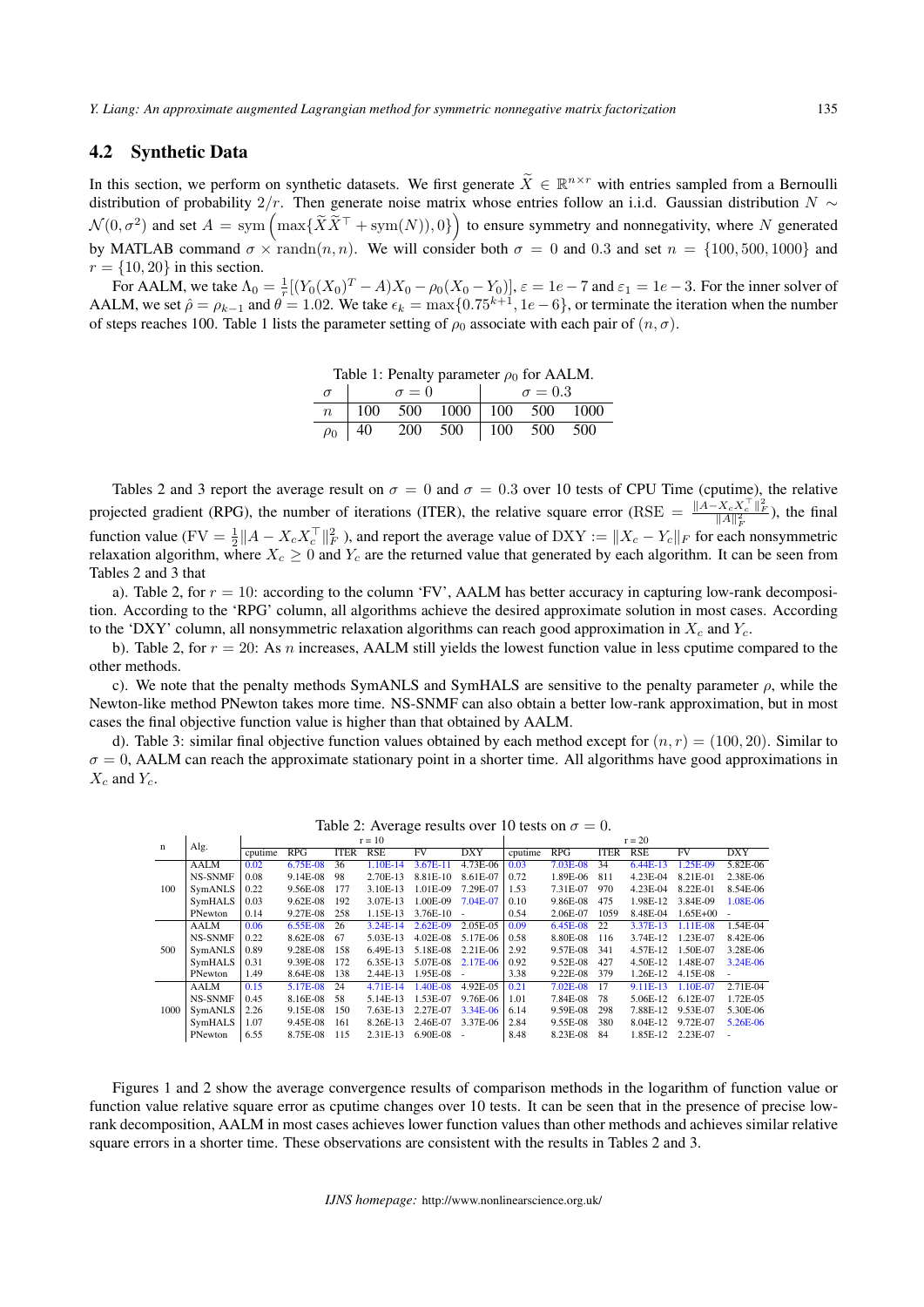|      |                | $r = 10$ |          |             |            |              |            | $r = 20$ |            |             |            |              |            |
|------|----------------|----------|----------|-------------|------------|--------------|------------|----------|------------|-------------|------------|--------------|------------|
| n    | Alg.           | cputime  | RPG      | <b>ITER</b> | <b>RSE</b> | <b>FV</b>    | <b>DXY</b> | cputime  | RPG        | <b>ITER</b> | <b>RSE</b> | <b>FV</b>    | <b>DXY</b> |
| 100  | <b>AALM</b>    | 0.02     | 9.87E-08 | 37          | 3.21E-02   | $1.09E + 02$ | 4.12E-07   | 0.14     | 9.96E-08   | 40          | 4.16E-02   | 8.53E+01     | 6.18E-07   |
|      | <b>NS-SNMF</b> | 0.16     | 9.61E-08 | 173         | 3.21E-02   | $1.09E + 02$ | 3.85E-07   | 0.80     | 9.88E-08   | 689         | 4.16E-02   | $8.53E + 01$ | 3.28E-07   |
|      | SymANLS        | 0.49     | 9.76E-08 | 302         | 3.21E-02   | $1.09E + 02$ | 7.78E-07   | 2.37     | 9.87E-08   | 1157        | 4.14E-02   | 8.48E+01     | 1.11E-06   |
|      | SymHALS        | 0.04     | 9.78E-08 | 311         | 3.21E-02   | $1.09E + 02$ | 7.37E-07   | 0.27     | 9.90E-08   | 1386        | 4.19E-02   | 8.59E+01     | 1.09E-06   |
|      | PNewton        | 0.15     | 9.47E-08 | 547         | 3.21E-02   | $1.09E + 02$ |            | 0.59     | 9.67E-08   | 1520        | $4.14E-02$ | $8.48E + 01$ |            |
| 500  | <b>AALM</b>    | 0.09     | 9.77E-08 | 30          | 3.85E-02   | $3.22E + 03$ | 1.51E-06   | 0.28     | 9.87E-08   | 28          | $6.92E-02$ | $2.51E + 03$ | 1.46E-06   |
|      | <b>NS-SNMF</b> | 0.43     | 9.56E-08 | 141         | 3.85E-02   | $3.22E + 03$ | 1.76E-06   | 1.47     | 9.61E-08   | 221         | $6.92E-02$ | $2.51E + 03$ | 2.85E-06   |
|      | SymANLS        | 1.79     | 9.79E-08 | 319         | 3.85E-02   | $3.22E + 03$ | 2.47E-06   | 7.04     | 9.89E-08   | 602         | $6.92E-02$ | $2.51E + 03$ | 3.52E-06   |
|      | SymHALS        | 0.64     | 9.82E-08 | 372         | 3.85E-02   | $3.22E + 03$ | 2.36E-06   | 1.35     | 9.86E-08   | 649         | $6.92E-02$ | $2.51E + 03$ | 3.46E-06   |
|      | PNewton        | 3.32     | 9.56E-08 | 771         | 3.85E-02   | $3.22E + 03$ |            | 3.84     | 9.28E-08   | 443         | $6.92E-02$ | $2.51E + 03$ |            |
| 1000 | AALM           | 0.20     | 9.70E-08 | 28          | 4.14E-02   | $1.30E + 04$ | 5.68E-06   | 0.33     | 9.78E-08   | 25          | 7.62E-02   | $1.02E + 04$ | 6.93E-06   |
|      | <b>NS-SNMF</b> | 1.10     | 9.72E-08 | 151         | 4.14E-02   | $1.30E + 04$ | 2.79E-06   | 1.99     | $9.62E-08$ | 148         | 7.62E-02   | $1.02E + 04$ | 5.55E-06   |
|      | SymANLS        | 5.21     | 9.84E-08 | 371         | 4.14E-02   | $1.30E + 04$ | 3.84E-06   | 16.14    | 9.88E-08   | 668         | 7.62E-02   | $1.02E + 04$ | 5.72E-06   |
|      | SymHALS        | 2.51     | 9.85E-08 | 379         | 4.14E-02   | $1.30E + 04$ | 3.70E-06   | 5.07     | 9.90E-08   | 672         | 7.62E-02   | $1.02E + 04$ | 5.67E-06   |
|      | PNewton        | 16.83    | 9.18E-08 | 796         | 4.14E-02   | $1.30E + 04$ |            | 23.38    | 9.44E-08   | 586         | 7.62E-02   | $1.02E + 04$ | $\sim$     |

Table 3: Average results over 10 tests on  $\sigma = 0.3$ .



Figure 1: the logarithm of the objective function value (FV) as CPU time increase for Data I. Top *r* = 10: from left to right:  $n = 100, 500, 1000$ ; Bottom  $r = 20$ : from left to right:  $n = 100, 500, 1000$ .

# 5 Conclusion

In this paper, we developed an approximate ALM scheme to solve SymNMF and address the AL subproblem by the PAM method. Faster iteration convergence to the stationary point can be observed on synthetic data.

# References

- [1] R. Andreani, E. G. Birgin, J. M. Martínez and M. L. Schuverdt. On augmented Lagrangian methods with general lower-level constraints. *SIAM Journal on Optimization*, 18(2008): 1286–1309
- [2] H. Attouch, J. Bolte, P. Redont and A. Soubeyran. Proximal alternating minimization and projection methods for nonconvex problems: an approach based on the kurdyka-lojasiewicz inequality. *Mathematics of operations research*, 35(2010):438–457.
- [3] J. Bolte, S. Sabach and M. Teboulle. Proximal alternating linearized minimization for nonconvex and nonsmooth problems. *Mathematical Programming*, 146(2014):459–494.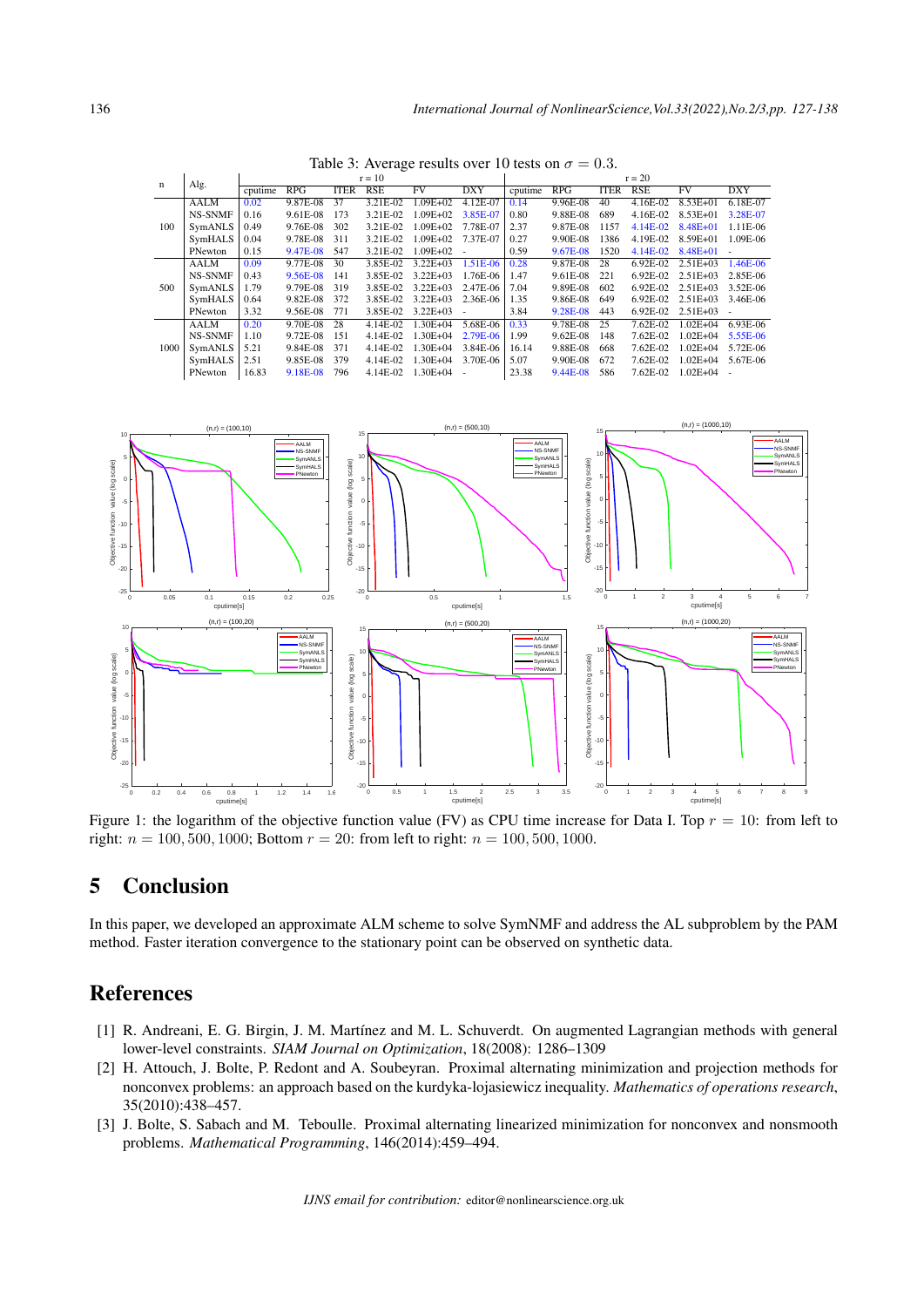

Figure 2: the logarithm of the relative square error (RSE) as CPU time increase for Data II. Top *r* = 10: from left to right:  $n = 100, 500, 1000$ ; Bottom  $r = 20$ : from left to right:  $n = 100, 500, 1000$ .

- [4] A. Beck. First-Order Methods in Optimization. Society for Industrial and Applied Mathematics, Philadelphia, PA. 2017.
- [5] D. Chu, W. Shi, S. Eswar and H. Park. An alternating rank-k nonnegative least squares framework (ARkNLS) for nonnegative matrix factorization. *SIAM Journal on Matrix Analysis and Applications*, 42(2021):1451–1479.
- [6] C. Ding, T. Li, W. Peng and H. Park. Orthogonal nonnegative matrix t-factorizations for clustering. In Proceedings of the 12th ACM SIGKDD International Conference on Knowledge Discovery and Data Mining, 126–135. Association for Computing Machinery, New York. 2006.
- [7] R. A. Dragomir, A. D'Aspremont and J. Bolte. Quartic first-order methods for low-rank minimization *Journal of Optimization Theory and Applications*, 189(2021):341–363.
- [8] D. Kuang, C. Ding and H. Park. Symmetric nonnegative matrix factorization for graph clustering. In Proceedings of the 2012 SIAM International Conference on Data Mining (SDM), 106–117. 2012.
- [9] D. Kuang, S. Yun and H. Park. SymNMF: nonnegative low-rank approximation of a similarity matrix for graph clustering. *Journal of Global Optimization*, 62(2015):545–574.
- [10] D. D. Lee and H. S. Seung. Learning the parts of objects by non-negative matrix factorization. *Nature*, 401(1999):788–791.
- [11] J. Leskovec, K. J. Lang, A. Dasgupta and M. W. Mahoney. Community structure in large networks: Natural cluster sizes and the absence of large well-defined clusters. *Internet Mathematics*, 6(2009):29–123.
- [12] S. Lu, M. Hong and Z. Wang. A nonconvex splitting method for symmetric nonnegative matrix factorization: Convergence analysis and optimality. *IEEE Transactions on Signal Processing*, 65(2017):3120–3135.
- [13] Z. Lu and Y. Zhang. An augmented Lagrangian approach for sparse principal component analysis. *Mathematical Programming*, 135(2012):149–193.
- [14] P. Paatero and U. Tapper. Positive matrix factorization: A non-negative factor model with optimal utilization of error estimates of data values. *Environmetrics*, 5(1994):111–126.
- [15] R. T. Rockafellar and R. J. B. Wets. Variational Analysis. Grundlehren Der Mathematischen Wissenschaften. Springer-Verlag. 1998.
- [16] F. Shahnaz, M. W. Berry, V. Pauca and R. J. Plemmons. Document clustering using nonnegative matrix factorization. *Information Processing & Management*, 42(2006):373–386.
- [17] L. Zelnik-Manor and P. Perona. Self-tuning spectral clustering In Proceedings of the 17th International Conference